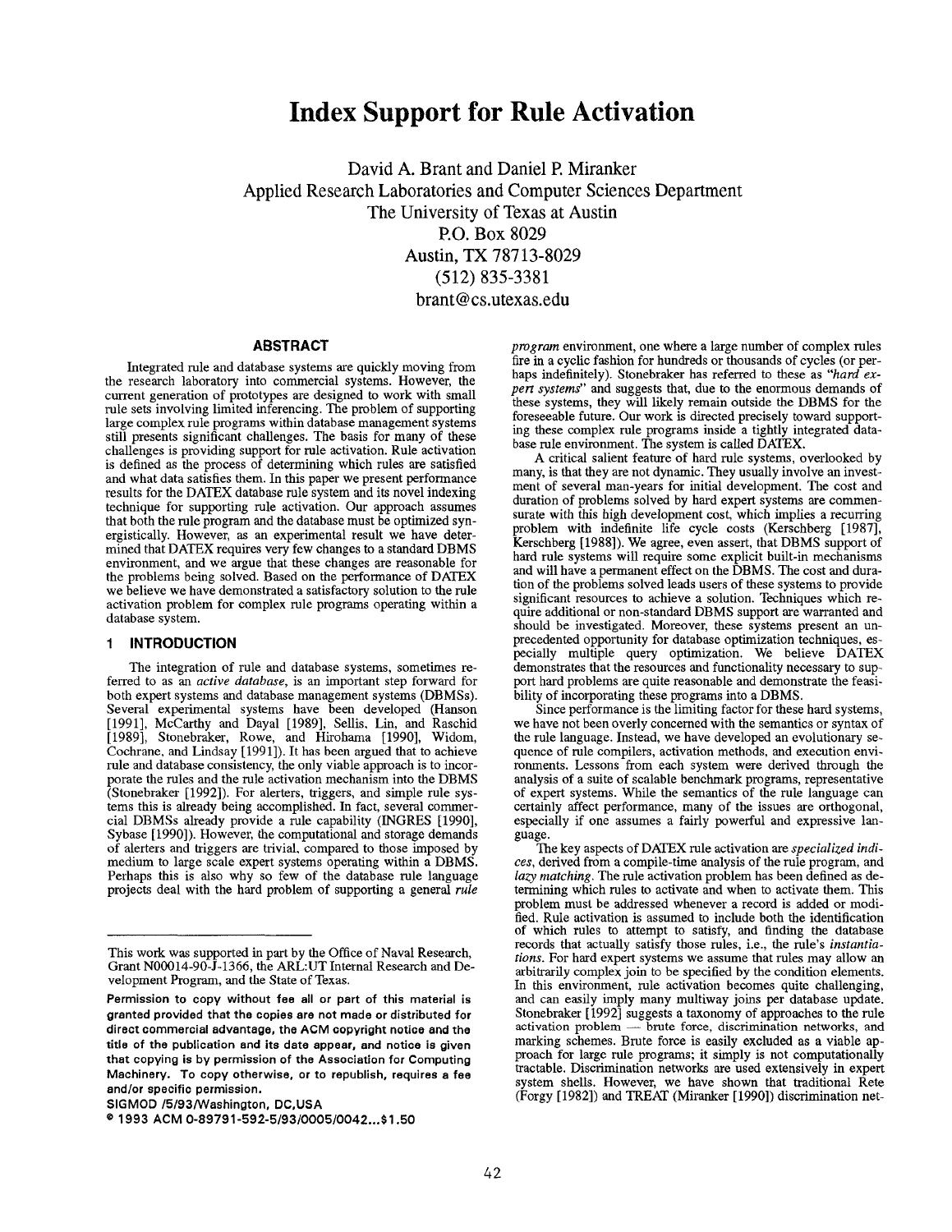works are not appropriate for large scale expert systems due to their excessive space and time requirements, and that they are consistently outperformed in both time and space by LEAPS, our lazy matching technique (Miranker and Brant [1990], Miranker, Brant, Lofaso, and Gadbois [1990], Brant, Grose, Lofaso, and Miranker [1991]). The fundamental weakness of state-saving discrimination networks like Rete and TREAT is that they do not scale well to solve large, data-intensive problems. The space required by their saved state information, and the time to process it, tends to grow as a polynomial of the size of the base relations (Brant Grose, Lofaso, and Miranker [1991]). LEAPS avoids much of the work and storage done in Rete and TREAT by using reentrant, update sensitive, data streams in rule activation as opposed to eagerly expanding a rule's entire search space during rule activation. In doing so, LEAPS is inherently a marking scheme.

Marking has been used effectively to provide high perfor mance in other database rule systems (Stonebraker., Rowe, and Hirohama [1990]) and is intrinsic to the lazy matching technique and DATEX. Marking provides an extremely efficient way to identify the satisfied rules corresponding to a database update and is usually implemented by bit encoding at the base relation record level. In DATEX however, indirect markers of several varieties are used. First, an index is built on the join attributes of the rule's conditions, and markers are kept with the index records to identify which database records satisfy the constants in the conditions. This is most appropriate for rule systems that change infrequently. We call this afiltering indez. Second, an ordered set of tuple identifiers is kept to indicate the database records that need to be processed for rule activation. The ordering is based on a given search heuristic. And, third, an ordered set of search vectors, composed of cursors, is kept for each non-empty data stream. These keep the current entry point for each partially expanded search space corresponding to a rule activation data stream.

In evaluating the efficiency of DATEX we believe that the usual database cost metrics, storage space and disk accesses, continue to be the correct measures. These metrics have been used to guide our design and experiments. We first present an architectural overview of DATEX in section 2, followed by a description of, and a rationale for, the index used in rule activation. Section 4 presents the performance results and compares them to main-memory implementations. Section 5 summarizes our contributions and describes current and future directions.

# 2 DATEX ARCHITECTURE

Figure 1 shows the DATEX architecture. While the current rule language of DATEX is 0PS5 (Forgy [1981]), an SQL derived





language with object-otiented extensions has been specified and is being implemented in the next version. In order to facilitate this change, the role language compiler is designed to create and operate on an intermediate form that is language independent. Thus, multiple rule language front-ends can be easily accommodated. The current underlying DBMS is Genesis, an extensible database system that provides a high degree of flexibility in a rapid prototyping environment (Batory et al. [1988]). It was originally thought that the rule activation techniques used in DATEX would require extensive hooks and modifications to the DBMS. However, it turns out that few extensions are needed to the standard relational DBMS in order to provide support for DATEX. In fact, a standard SQL interface is sufficient for correct behavior and the version now in development is based on Oracle. We note that the use of parallel query processing and lightweight-process cmnmunication will most likely be needed in the objective DATEX system. This is being explored in conjunction with the work reported on in this paper.

The rule compiler takes the rules and the schema as input and generates the object code for the rules and an augmented schema as output. The schema is augmented to support the efficient processing of the rule activation mechanism and is specific to the rules that were compiled. That is, the changes to the schema are rule dependent. The augmented schema is then used by Genesis when processing the rules.

The schema is augmented in several ways. They are:

- . Create a filtering index on the *augmented* base relations. This index is presented in detail in the next section.
- . For each base relation referenced by a rule condition, augment it by adding a timetag attribute. These relations are then stored in order by the value of the timetag. Timetags are strictly increasing integers assigned when records are added or modified. This is unnecessary if the DBMS assigns unique tuple identi6 ers.
- , For each augmented relation that is referenced in a negated condition, create a second relation which will shadow the original. Shadow relations are only needed to support negation and their use is described in Miranker, Brant, Lofaso, and Gadbois [1990]. In a version-based DBMS, even this extension is not needed.

The compiled rules and the augmented schema are then used by Genesis to activate the rules. The primary database support for rule activation is the filtering index.

# 3 A FILTERING INDEX TO SUPPORT RULE **ACTIVATION**

Rule activation in DATEX is supported through an index designed to provide a value-based join path combined with specific information pertaining to the constant tests within conditions of a rule. The design of the filtering index has been guided by several types of information which may be used to accomplish efficient rule activation. Much of the work that has been done in the expert system domain is applicable (McDermott, Newell, and Moor [1978], Gupta [1987], Miranker [1990], Brant, Grose, Lofaso, and Miranker [1991]). At a minimum, we may learn from the in-depth studies that characterize the rules in hard expert systems. From these studies we know that for a typical rule program

- 1. from one rule firing to the next, most of the database is unchanged,
- 2. most rule actions result in changes to the database (but the number of changes is small),
- 3. rule actions that modify existing records are much more common than those which add new records,
- 4. the changes have a small scope (few rules affected),
- 5. at any given time, only a small subset of rides are activated,
- 6. most condition elements contain constants,
- 7. we can effectively use the constant tests within conditions to identify rules that are NOT active,
- 8. constant tests provide good selectivity, i.e., they are highly selective,
- 9. rules are composed of 2-16 conjunctive elements,
- 10. rules have 2 to 5 join attributes, and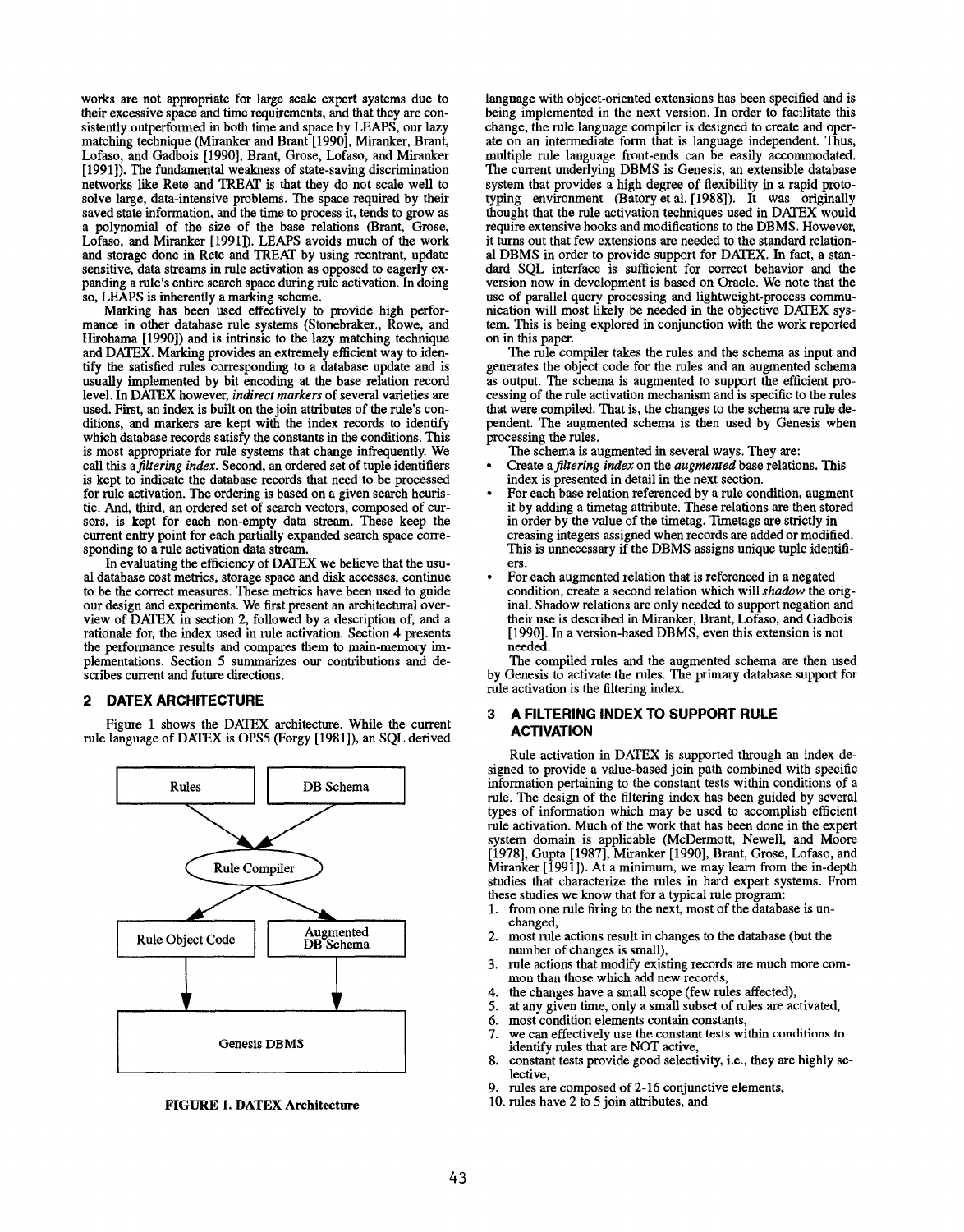11. the join selectivity on records that satisfy the constant tests is medium, i.e., about 0.5.

These pieces of information have led to various breakthroughs and improvements in rule activation within expert system shells. The first and foremost of these was the development of discrimination networks such as Rete and TREAT. These networks filter the data based on constant tests within each condition and store the results in the  $\alpha$ -memories. These provide links to the base relations and as such are indices. In addition to forming an index on the base relations, the  $\alpha$ -memories can be used to identify which rules are not satisfiable. That is, if a rule's constant tests are not satisfied by at least one base relation record, then do not perform the joins. This provides a powerful filter to determine which joins need to be performed. It has been shown that the use of TREAT provides an effective rule activation mechanism in a database context, and it is used in the Ariel system (Wang and Hanson [1990], Hanson [1991]).

While discrimination networks provide a powerful tool in rule activation, the lazy matching technique used in the LEAPS approach has dramatically surpassed them in performance. Even more importantly for databases, LEAPS uses much less space than discrimination networks for its internal state. Less state means less state maintenance, which implies faster state maintenance. When replacing a discrimination network with LEAPS it was recognized that constant tests would still be required for any efficient rule activation since they provide such a powerful filter on the joins to be performed. Therefore, we needed to keep the information provided by the  $\alpha$ -memories of the network. However, it wasn't at all clear that the  $\alpha$ -memories themselves were needed. This issue led to the development of a filtering index (FI).

Even though  $\alpha$ -memories provide an index to the base relations, they may be of little advantage in computing a join on those records, since they are not organized by join attribute value. One solution would be to implement the  $\alpha$ -memories as a file structure and build a join attribute, value-based, index on top of them. This was the solution used in Ariel. However, since updates are so common in these systems, we argue that the overhead to support join indices on top of  $\alpha$ -memories is not justified. Instead, we looked for a technique that would involve a single index, which would require no more entries than  $\alpha$ -memories, and still provide both constant test filtering and join support. The result is an attribute-based index clustered by values on a given attribute. The FI file records are defined as (rel, attr,val.tt, s\_bit<sub>O</sub>, ...,s\_bit<sub>31</sub>), where rel identifies a base relation, attr identifies ajoin attribute in rel, val is a value for attr, tt is the timetag of the record in rel having the value val, and  $s_bit_0, ..., s_bit_{31}$  is a bit string defined below.

In discrimination networks, when a tuple is inserted into a base relation, a sequence of constant tests are performed, one test for each constant that appears in the rules' conditions. For FI records the constants are enumerated and mapped to a bit vecto (s\_bit<sub>0</sub>,...,s\_bit<sub>31</sub>). Whereas discrimination nets employ a linear (in the number of rules) method to update  $\alpha$ -memories, DATEX uses a log time algorithm (in the number of constants in the rule source) to determine the bit string (Nishyama et al. [1992]). In general, a record is added to the FI file for each join attribute of that tuple. The purpose of the bil string is to avoid accessing base relation records that do not satisfy the constant tests in a given predicate during the join operation, and thus replace the function of the  $\alpha$ -<br>memory<sup>1</sup>. Through analysis of our benchmark suite it was determined that 32 different constant tests for each base relation are sufficient. The Ff index records are identical to any standard index, with the exception of this additional bit vector (one word).

#### 3.1 Join Access Path Analysis

An analytical comparison was performed to determine the expected performance of the two indexing alternatives, one defined for  $\alpha$ -memories (the AMEM file) and one for the FI. The result was that there is no case where the AMEM performs better than the FI. Moreover, the El performs much better than the AMEM for most cases.

To investigate the performance of the FI compared to an  $\alpha$ memory index, we considered a file structure based on  $\alpha$ -memories. The AMEM file has records defined as (cond, rel, tt), where  $cond$  identifies a specific condition of a rule,  $rel$  is the base relation on which *cond* is defined, and  $t$  is the timetag of a record in rel that satisfies cond.

For ease of representation we assume a single file, called the BR file, contains the base-relations. Records in the BR file have the form (rel, tt. attr, val, ..., attr, val), where rel is a base relation,  $tt$  is a timetag indentifying a unique record in *rel*, and the *attr*, *val* are the attribute/value pairs for the record.

Figure 2 shows an example of a two-way equijoin based on an AMEM to BR Ele access path. The join is performed in a nested loop manner by order of timestamps. As can be seen in the figure, a total of 12 records are read to accomplish the join. All records from the AMEM file must be read and, for each of those, their corresponding base-relation file record must also be read. The only parameter restricting the number of records read is the selectivity of the constant tests.

# Rule (OPS5 Syntax)





44

<sup>1.</sup> We note that while the functionality is replaced, the access paths may have different lengths.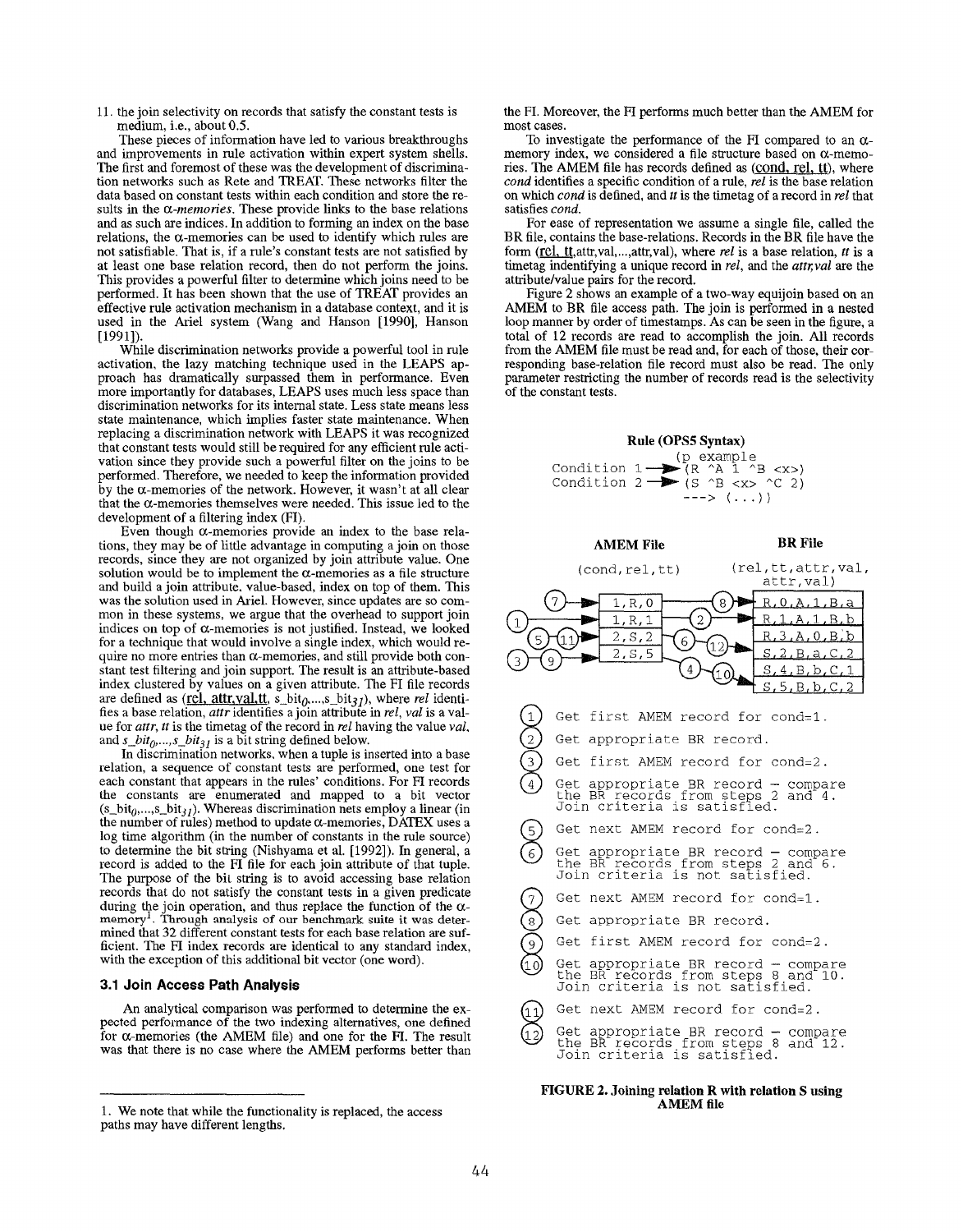Figure 3 shows the same example as that in Fig. 1 using the FI file instead of the AMEM file as an index on the BR file. In this example, two fewer records are read from the BR file. The key functional difference is that the FI file can filter on both the selectivity of the constant tests and the join values. The actual performance of each method is subject to many factors. However, the two dominant parameters are select selectivity and join selectivity.

The overriding cost factor in using either index is the number of disk accesses incurred during a join. This is measured by examining the cost to equijoin one tuple, T, with a relation, R, using the previously defined file structures. The following parametem are needed

- $n =$  number of tuples in R
- ✎  $\sigma_{gel}$  = constant test select operator selectivity for R in the query being executed
- $\sigma_{ioin}$  = join operator selectivity, T join R, in the query being executed
- $b =$  block size in bytes = 8192
- $t_{FI}$  = FI file record size in bytes = 20

# Rule

$$
\begin{array}{c}\n\text{(p rule_1)}\\
\text{(R ^ A 1 ^ B )}\\
\text{(S ^ B  ^C 2)}\\
\text{---> } (\ldots)\n\end{array}
$$



- 1 Get first FI record for relation R -<br>passes select bit test.
- Get BR record.
- o<sup>3</sup> Get first FI record for relation <sup>S</sup> passes select bit test: Records from steps 1 and 3 satisfy the join criteria.
- 
- (4) Get BR record.<br>
5) Get next FI record for relation S -<br>
passes select bit test. Records<br>
from steps 1 and 5 do not satisfy the
- G Get next FI record for relation R -<br>passes select bit test.
- Get BR record.
- **0**8 Get first FI record for relation S –<br>passes select bit test. Records<br>from steps 6 and 8 do not satisfy th join criteria.
- Get next FI record for relation S -<br>passes select bit test. Records<br>from steps 6 and 9 satisfy the join criteria.
- 10 Get BR record.

#### FIGURE 3. Joining relation R with relation S using FI

- $t_{AMEM}$  = AMEM file record size in bytes = 8
- ✎  $t_{DB}$  = BR file record size in bytes = 1024 (this is standard for many expert systems)
- $f = 5$ locking factor for B+ tree = 0.7
- $B_{FI}$  = number of blocks for the FI file =

$$
\frac{n \times t_{FI}}{b \times f} = \frac{n \times 20}{8192 \times 0.7} = 0.0035n
$$

✎  $B_{AMFM}$  = number of blocks for the AMEM file =

$$
\frac{n \times t_{AMEM}}{b \times f} = \frac{n \times 8}{8192 \times 0.7} = 0.0014n
$$

$$
B_{DB}
$$
 = number of blocks for the BR file =

$$
\frac{n \times t_{DB}}{b \times f} = \frac{n \times 1024}{8192 \times 0.7} = 0.1786n
$$

Using the AMEM/BR access path, we scan the records of the AMEM file that have a condition identifier corresponding to the appropriate condition element for the query being processed. Assuming a cold start, the number of disk accesses for scanning the AMEM file is

$$
min(σ0, n, 0.0014n)
$$
.

Thus, for all but the smallest values of  $\sigma_{sel}$ , all 0.0014n blocks will be read. 'Ihese will result in

$$
min(\sigma_{eq}, n, 0.1786n)
$$

disk accesses to the BR file. The total number of disk accesses for the AMEM/BR path is

 $min(\sigma_{self}, 0.0014n) + min(\sigma_{self}, 0.1786n)$ .

Using the FI/BR access path, we scan the records of the FI file that satisfy the equijoin value from tuple T. Again assuming a cold start, the number of disk accesses for scanning the FI file is  $min(\sigma_{join}n, 0.0035n)$ .

These will result in

✎

$$
min(\sigma_{\text{sel}}\sigma_{\text{ion}}n, 0.1786n)
$$

disk accesses to the BR file. The total number of disk accesses for the FUBR path is

 $min(\sigma_{join} n, 0.0035n) + min(\sigma_{sel}\sigma_{jon} n, 0.1786n).$ 

Clearly, the dominant factor in these equations is the number of accesses to the BR tile. Therefore, the FUBR path is favored whenever

$$
min\left(\sigma_{\text{sel}}\sigma_{\text{ion}}n, 0.1786n\right) < min\left(\sigma_{\text{sel}}n, 0.1786n\right).
$$

That is, the FI/BR path can never be worse than the AMEM/ path and will be considerably better for low values of  $\sigma_{\rm sol}$  and  $\sigma_{i_{\text{o}}i_{\text{n}}}$ . Figure 4 shows a plot of the performance advantage FI/BR over AMEM/BR. The x-axis is Join Selectivity ( $\sigma_{ioin}$ ) the z-axis is



FIGURE 4. Disk Access Comparison of FI File and AMEM File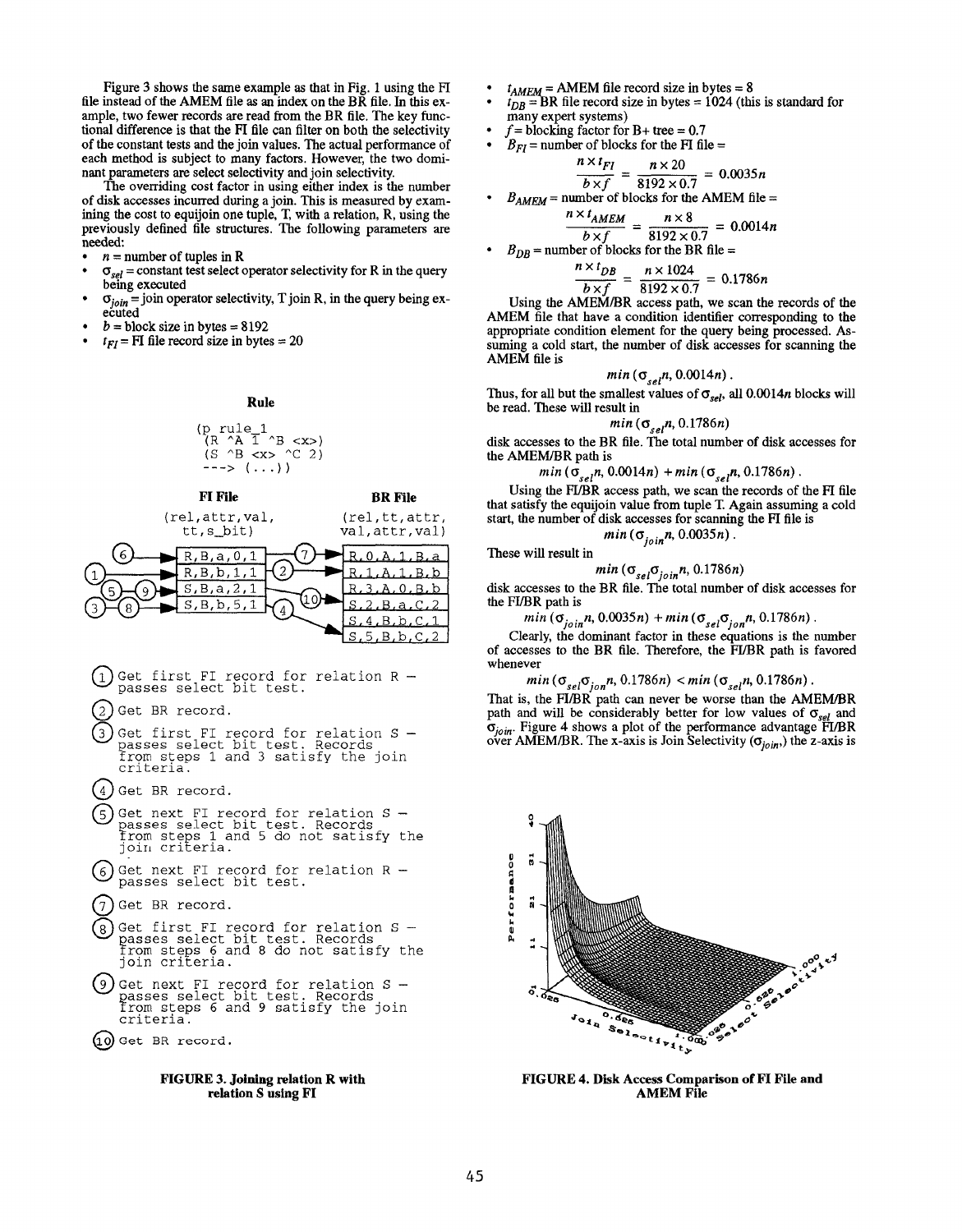Select Selectivity ( $\sigma_{sel}$ ), with the advantage factor on the y-axis such that

|  | $\frac{\min(\sigma_{se}^{0.1786})}{\min(\sigma_{se}^{0.01786})} = \frac{\min(z, 0.1786)}{\min(zx, 0.1786)} \begin{pmatrix} 0 \leq x \leq 1 \\ 0 \leq y \leq 40 \\ 0 \leq z \leq 1 \end{pmatrix}.$ |  |  |
|--|---------------------------------------------------------------------------------------------------------------------------------------------------------------------------------------------------|--|--|
|  |                                                                                                                                                                                                   |  |  |
|  | A particular y-axis value corresponds to the performance increase                                                                                                                                 |  |  |

factor of FI over AMEM, i.e., a value of 10 means that FI is 10 times faster than AMEM. As can be seen from the graph, the FI/ BR path is favored for most values of  $\sigma_{ioir}$  and  $\sigma_{sel}$ . For moderat to low values of  $\sigma_{ion}$  and  $\sigma_{sel}$  the performance factor is pronounced and no combination favors the AMEM/BR path. This analysis led to the adoption of the FI file as an index for DATEX.

The overall size of the index and number of updates required to process a database change was also examined. A comparison was made between the space requirements for an AMEM system versus an FI based system<sup>2</sup>. This comparison was based on the largest problem size that has been run for our scalable benchmarks and corresponds to databases in the megabyte range. While these are small by database standards, they still represent an important step forward for hard problems on active databases. The object of the analysis was to examine the number of FI entries that could be expected in DATEX as opposed to the number of  $\alpha$ -memory entries in LEAPS. The result is in Fig. 5. In general the FI approach was roughly equivalent, though somewhat better than, the AMEM in size.

# 4 PERFORMANCE RESULTS

The purpose for gathering performance data on DATEX was to evaluate the design decisions made during the analysis phase of the development. Important issues were execution time, FI behavior, and disk buffer hit rates. The benchmark programs and data sets used in evaluating DATEX are shown in Tables 1 and 2.



<sup>2.</sup> These results assume that  $\alpha$ -memory sharing is implemented. If not, the size of the AMEM file would be 6 to  $40$  times larger.

#### 4.1 FI File Results and Analysis

One of the important aspects of using the FI file was the aggregation of the constant test select information from all relevant condition elements into a single bit mask. In the process of computing a join, this scheme could be no more effective than  $\alpha$ -memories. However, it could be much worse. Consider the case of two different equijoins involving the same base relation. Let the condition element for join 1 have a  $\sigma_{sol}$  of 0.02 and let the condition elemer for join 2 have a  $\sigma_{sel}$  of 0.5. When computing join 1 using the F. file, for every tuple that satisfies the constant test, 25 tuples will be read that do not. This is the undesirable effect of aggregating the constant test select criteria. To address this concern the number of accesses made for computing all equijoins was compared with the number that passed the filter, i.e., the appropriate select bit was set. The results are shown in Table 3. For manners and waltzdb, the results were extremely good, with the number of tuples passing the filter averaging over 90%. For waltz and weaver the average was 50?4 to 60%. One possible explanation for the low percentage of weaver tuples passing the filter is that weaver contains a very large number of condition elements on relatively few base relations. Thus, the negative effects of aggregation are more pronounced.

|  |  | Table 1. Program Summaries |
|--|--|----------------------------|
|--|--|----------------------------|

| Name    | No. of Rules | Comment                                                                                                     |
|---------|--------------|-------------------------------------------------------------------------------------------------------------|
| manners | 8            | Finds a seating arrangement for dinner<br>guests by depth-first search.                                     |
| waltz   | 33           | Waltz line labeling for simple scenes<br>by constraint propagation.                                         |
| waltzdb | 35           | A more database oriented version of<br>Waltz line labeling for complex scenes<br>by constraint propagation. |
| weaver  | 637          | A VLSI router using a blackboard<br>technique.                                                              |

# Table 2, Initial Database Size

| Program | Set 1 | Set 2 | Set 3 | Set 4 |
|---------|-------|-------|-------|-------|
| manners | 16    | 32    | 64    | 128   |
| waltz   | 864   | 1800  | 2664  | 3600  |
| waltzdb | 288   | 576   | 864   | 1152  |
| weaver  | 531   | 791   | 1311  | 1831  |

# Table 3. Filtering of Equijoin Buffer Accesses

| Type     | Set 1     | <b>Set 2</b> | Set 3      | Set 4      |
|----------|-----------|--------------|------------|------------|
| manners: |           |              |            |            |
| Raw      | 1,279     | 7,839        | 53.220     | 384,415    |
| Filtered | 1.039     | 6.847        | 49,188     | 368.159    |
| % Passed | 81        | 87           | 92         | 96         |
| waltz:   |           |              |            |            |
| Raw      | 62.505    | 126.075      | 184,755    | 248,325    |
| Filtered | 32.246    | 64.941       | 95.121     | 127,816    |
| % Passed | 52        | 52           | 51         | 51         |
| waltzdb: |           |              |            |            |
| Raw      | 1,779,562 | 5.634.112    | 11.642.854 | 19.805.788 |
| Filtered | 1.751.334 | 5.582.740    | 11.568.338 | 19.708.128 |
| % Passed | 98        | 99           | 99         | 100        |
| weaver:  |           |              |            |            |
| Raw      | 5,864,876 | 8.539.384    | 14.934.424 | 22,849,464 |
| Filtered | 3,415,058 | 5.171.189    | 9.467,849  | 14,905,309 |
| % Passed | 58        | 61           | 63         | 65         |

The FI file is used to index equijoins only, i.e.,  $=$  and  $\neq$ . All non-eqnijoins are produced by scanning the database directly. Therefore, no constant test selections are made a priori for joins on condition elements involving non-equijoins. This turned out to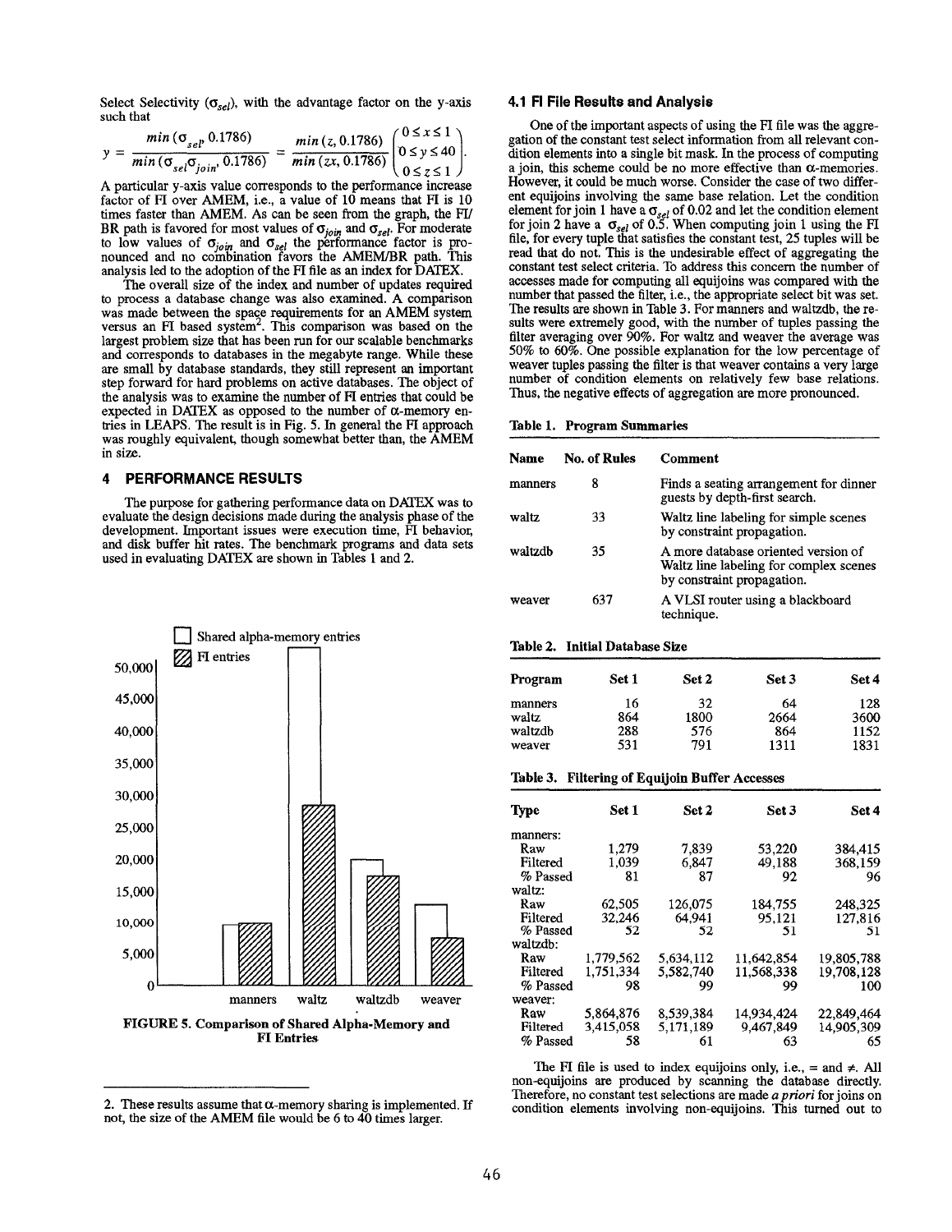have been a poor decision. Table 4 shows the number of accesses made for the non-equijoins (raw) versus the number that passed the constant test filters (filtered). By dividing the filtered amount by the raw, a  $\sigma_{sel}$  value can be derived. For all runs of all programs except weaver, the values of  $\sigma_{sel}$  were very low, ranging from 0.01 to 0.11 with a mean of 0.05. Weaver showed a  $\sigma_{\text{sel}}$  of 0.56. For manners, waltzdb, and weaver, the impact of having a join index for non-equijoins should be substantial, however, equijoin accesses are dominant in those programs. On the other hand, waltz is dominated by non-equijoin accesses and should demonstrate a significant speedup over the current DATEX system.

Table 4. Filtering of Non-Equijoin Buffer Accesses

|           |           |           |           | Disk                   | 32                                        | 440.030                |                          | 2,238,36                                                                                      |
|-----------|-----------|-----------|-----------|------------------------|-------------------------------------------|------------------------|--------------------------|-----------------------------------------------------------------------------------------------|
|           |           |           |           | <b>Hit Rate</b>        | 100.0                                     | 79.7                   | 69.6                     | 65.4                                                                                          |
|           |           |           |           | waltzdb:               |                                           |                        |                          |                                                                                               |
|           |           |           |           | Buffer                 | 4.427.726                                 | 13,177,002             | 26,526,927               | 44,504,770                                                                                    |
| 818       | 2,922     | 10.970    | 42.426    | Disk                   | 5.698                                     | 225,957                | 591,040                  | 1,115,422                                                                                     |
| 93        | 189       | 381       | 765       | Hit Rat                | 99.9                                      | 98.3                   | 97.8                     | 97.3                                                                                          |
| 0.11      | 0.06      | 0.03      | 0.02      | weaver:                |                                           |                        |                          |                                                                                               |
|           |           |           |           | <b>Buffer</b>          | 9,743,095                                 | 14,075,878             | 24,316,040               | 37,104,651                                                                                    |
| 107.411   | 216.299   | 316,811   | 429.570   | Disk                   | 19                                        | 23                     | 37                       | 69,808                                                                                        |
| 8.559     | 17.035    | 24,859    | 29.464    | <b>Hit Rate</b>        | 100.0                                     | 100.0                  | 100.0                    | 99.8                                                                                          |
| 0.08      | 0.08      | 0.08      | 0.07      |                        |                                           |                        |                          |                                                                                               |
|           |           |           |           |                        |                                           |                        |                          |                                                                                               |
| 277,499   | 843.343   | 1.714.339 | 2,890,487 |                        |                                           |                        |                          |                                                                                               |
| 5,418     | 9.682     | 13,946    | 18.210    |                        |                                           |                        |                          |                                                                                               |
| 0.02      | 0.01      | 0.01      | 0.01      |                        |                                           |                        |                          | Set                                                                                           |
|           |           |           |           |                        |                                           |                        |                          |                                                                                               |
| 1.985.375 | 2.710.056 | 4,168,456 | 5.658,856 |                        |                                           |                        |                          | 3.934.35                                                                                      |
| 1.085,415 | 1,501,178 | 2.323.498 | 3,161,818 |                        |                                           |                        |                          | 355,179                                                                                       |
| 0.55      | 0.55      | 0.56      | 0.56      | $\overline{H}$ it Rote | 00.2                                      | 075                    | 0 <sub>A</sub>           | Q1                                                                                            |
|           | Set 1     | Set 2     | Set 3     | Set 4                  | <b>Type</b><br>manners:<br>Buffer<br>Disk | Set 1<br>23.905<br>200 | Set 2<br>99.288<br>2,488 | 1,194,672<br>Table 6. Disk Buffer Hit Rate for BR File Accesses<br>Set 3<br>541,619<br>27,693 |

# 4.2 Buffer Hit Rate

A key measure for any system based on disk-resident data is the buffer hit rate. We measured the effectiveness of the buffering for both the FI and the BR file. The FI file data (Table 5) was expected to show very high hit rates. This is due to the relatively small size of the FI file and the large number of records per disk block. The FI and BR files each had fifty 8K blocks assigned to them. This assignment was fixed for all benchmarks. The results were as expected, with the exception of waltz. As can be seen in the table, waltz had a hit rate that vaned from 100% for the smallest problem, to 65.4% for the largest. While we expected that due to the fixed buffer assignment, we would see a drop in hit rates as the data set size increased, we were somewhat surprised at the magnitude of the drop in waltz. This suggests that more thought should be given to buffer management issues. The benchmarks were performed using a least recently used replacement policy. Another reactive replacement approach might make more sense, but we suspect that prefetching is likely to be effective as well. This is due to the scanning of files for executing the joins.

The buffer hit rates for the BR file are shown in Table 6. Overall these were quite acceptable. The downward trend is still present, however, and should continue as the data set increases. Simply increasing the buffer size should be both reasonable and sufficient. The typical BR file size during the execution of the largest benchmarks was approximately 1000 - 1200 blocks. Ten percent of that would suggest a buffer of 100-120 blocks. Therefore, for the largest data sets, our 50 block buffers were undersized by most standards.

# 4.3 Execution Time Results, Parallelism and Future **Directions**

DATEX was compared with the fastest known, main-memory, discrimination network based, expert system - OPS5.c (Miranker and Lofaso [1991]). When compared with this system (Table 7), the times range from 5 times *faster* to 74.5 times slower with an average of 22.7 times slower. The combination of LEAPS and the FI techniques nearly overcomes the overhead incurred by moving

from a main-memory expert system shell to a disk-resident database.

Table 5. Disk Buffer Hit Rate for FI File Accesses

|                |              |                                               | $\omega$ , we have the value of $\sigma_{\text{self}}$ were very follow, ranging from 0.01<br>0.11 with a mean of 0.05. Weaver showed a $\sigma_{\text{sel}}$ of 0.56. For<br>anners, waltzdb, and weaver, the impact of having a join index<br>r non-equijoins should be substantial, however, equijoin access- |         | <b>Type</b><br>manners: | Set 1     | Set 2      | Set 3      | Set 4      |
|----------------|--------------|-----------------------------------------------|------------------------------------------------------------------------------------------------------------------------------------------------------------------------------------------------------------------------------------------------------------------------------------------------------------------|---------|-------------------------|-----------|------------|------------|------------|
|                |              |                                               | are dominant in those programs. On the other hand, waltz is                                                                                                                                                                                                                                                      |         | <b>Buffer</b>           | 7,092     | 35,303     | 186,300    | 1,099,681  |
|                |              |                                               | minated by non-equijoin accesses and should demonstrate a sig-                                                                                                                                                                                                                                                   |         | Disk                    |           | 6          | 25         | 23,990     |
|                |              | ficant speedup over the current DATEX system. |                                                                                                                                                                                                                                                                                                                  |         | Hit Rate                | 100.0     | 100.0      | 100.0      | 97.8       |
|                |              |                                               |                                                                                                                                                                                                                                                                                                                  |         | waltz:                  |           |            |            |            |
|                |              |                                               | able 4. Filtering of Non-Equijoin Buffer Accesses                                                                                                                                                                                                                                                                |         | <b>Buffer</b>           | 791,755   | 2.167.149  | 3,928,367  | 6,461,663  |
|                |              |                                               |                                                                                                                                                                                                                                                                                                                  |         | Disk                    | 32        | 440,030    | 1,194,672  | 2,238,361  |
| ype            | Set 1        | Set 2                                         | Set 3                                                                                                                                                                                                                                                                                                            | Set 4   | <b>Hit Rate</b>         | 100.0     | 79.7       | 69.6       | 65.4       |
|                |              |                                               |                                                                                                                                                                                                                                                                                                                  |         | waltzdb:                |           |            |            |            |
| anners:        |              |                                               |                                                                                                                                                                                                                                                                                                                  |         | <b>Buffer</b>           | 4.427.726 | 13.177,002 | 26,526,927 | 44,504,770 |
| Raw            | 818          | 2,922                                         | 10.970                                                                                                                                                                                                                                                                                                           | 42.426  | Disk                    | 5.698     | 225,957    | 591,040    | 1,115,422  |
| Filtered       | 93           | 189                                           | 381                                                                                                                                                                                                                                                                                                              | 765     | Hit Rat                 | 99.9      | 98.3       | 97.8       | 97.5       |
| $\sigma_{sel}$ | 0.11         | 0.06                                          | 0.03                                                                                                                                                                                                                                                                                                             | 0.02    | weaver:                 |           |            |            |            |
| al̃tz:         |              |                                               |                                                                                                                                                                                                                                                                                                                  |         | <b>Buffer</b>           | 9.743.095 | 14,075,878 | 24.316,040 | 37,104,651 |
| Raw            | 107,411      | 216,299                                       | 316,811                                                                                                                                                                                                                                                                                                          | 429,570 | Disk                    | 19        | 23         | 37         | 69,808     |
| Filtered       | 8,559        | 17,035                                        | 24,859                                                                                                                                                                                                                                                                                                           | 29,464  | <b>Hit Rate</b>         | 100.0     | 100.0      | 100.0      | 99.8       |
|                | <u>ົດ ດດ</u> |                                               |                                                                                                                                                                                                                                                                                                                  | ∩ ∩™    |                         |           |            |            |            |

# Table 6. Disk Buffer Hit Rate for BR File Accesses

| <b>Type</b>     | Set 1           | Set 2          | Set 3      | Set 4           |
|-----------------|-----------------|----------------|------------|-----------------|
| manners:        |                 |                |            |                 |
| Buffer          |                 |                |            | 3.934,357       |
| Disk            | 200             | 2.488          | 27,693     | 355,179         |
|                 |                 | 97.5           |            | 91.0            |
| waltz:          |                 |                |            |                 |
| Buffer          | 833,769         | 1,820,951      | 2,675,493  | 3.633.409       |
| Disk            | 15,666          | 32,184         | 47.311     | 63,324          |
| <b>Hit Rate</b> | 98.1            | 98.2           | 98.2       | 98.3            |
| waltzdb:        |                 |                |            |                 |
| <b>Buffer</b>   | 13,007.084      | 46.235.110     | 95,248,329 | 161.633.113     |
| Disk            | 730.050         | 2.544,482      | 7,000,782  | 9.308.836       |
| <b>Hit Rate</b> | 94.4            | 94.5           | 92.6       | 94.2            |
| weaver:         |                 |                |            |                 |
| <b>Buffer</b>   | 24.559.493      | 39.950,082     | 84,465,546 | 131,730,488     |
| Disk            | 41.451          | 412.566        | 2.881.329  | 4.934.730       |
| <b>Hit Rate</b> | 99.8            | 99.0           | 96.6       | 96.3            |
|                 | <b>Hit Rate</b> | 23.905<br>99.2 | 99.288     | 541,619<br>94.9 |

#### Table 7. DATEX versus OPS5.C Execution Time (in seconds)

| <b>DATEX</b> | OPS5.c                                                                                                                        | Increase Factor                                                                         |
|--------------|-------------------------------------------------------------------------------------------------------------------------------|-----------------------------------------------------------------------------------------|
|              |                                                                                                                               |                                                                                         |
| 17.4         | 1.0                                                                                                                           | 17.4                                                                                    |
| 69.3         | 13.8                                                                                                                          | 5.0                                                                                     |
| 365.6        | 425.8                                                                                                                         | 0.9                                                                                     |
| 2,640.7      | 15,838.5                                                                                                                      | 0.2                                                                                     |
|              |                                                                                                                               |                                                                                         |
|              | 343.3                                                                                                                         | 5.5                                                                                     |
|              |                                                                                                                               | 7.0                                                                                     |
|              |                                                                                                                               | 4.8                                                                                     |
|              |                                                                                                                               | 6.6                                                                                     |
|              |                                                                                                                               |                                                                                         |
|              |                                                                                                                               | 10.7                                                                                    |
|              |                                                                                                                               | 11.1                                                                                    |
|              |                                                                                                                               | 11.9                                                                                    |
|              |                                                                                                                               | 10.4                                                                                    |
|              |                                                                                                                               |                                                                                         |
|              |                                                                                                                               | 73.7                                                                                    |
|              |                                                                                                                               | 74.5                                                                                    |
|              | 552.6                                                                                                                         | 67.5                                                                                    |
| 58.618.0     | 1,053.7                                                                                                                       | 55.6                                                                                    |
|              | 1,901.2<br>6.939.2<br>14.259.5<br>25.102.1<br>6,852.8<br>23,443.3<br>51.722.3<br>83,412.7<br>12,551.4<br>19,055.0<br>37,326.5 | 988.0<br>2,963.0<br>3.831.8<br>641.5<br>2,109.6<br>4.341.6<br>8.033.3<br>170.3<br>255.8 |